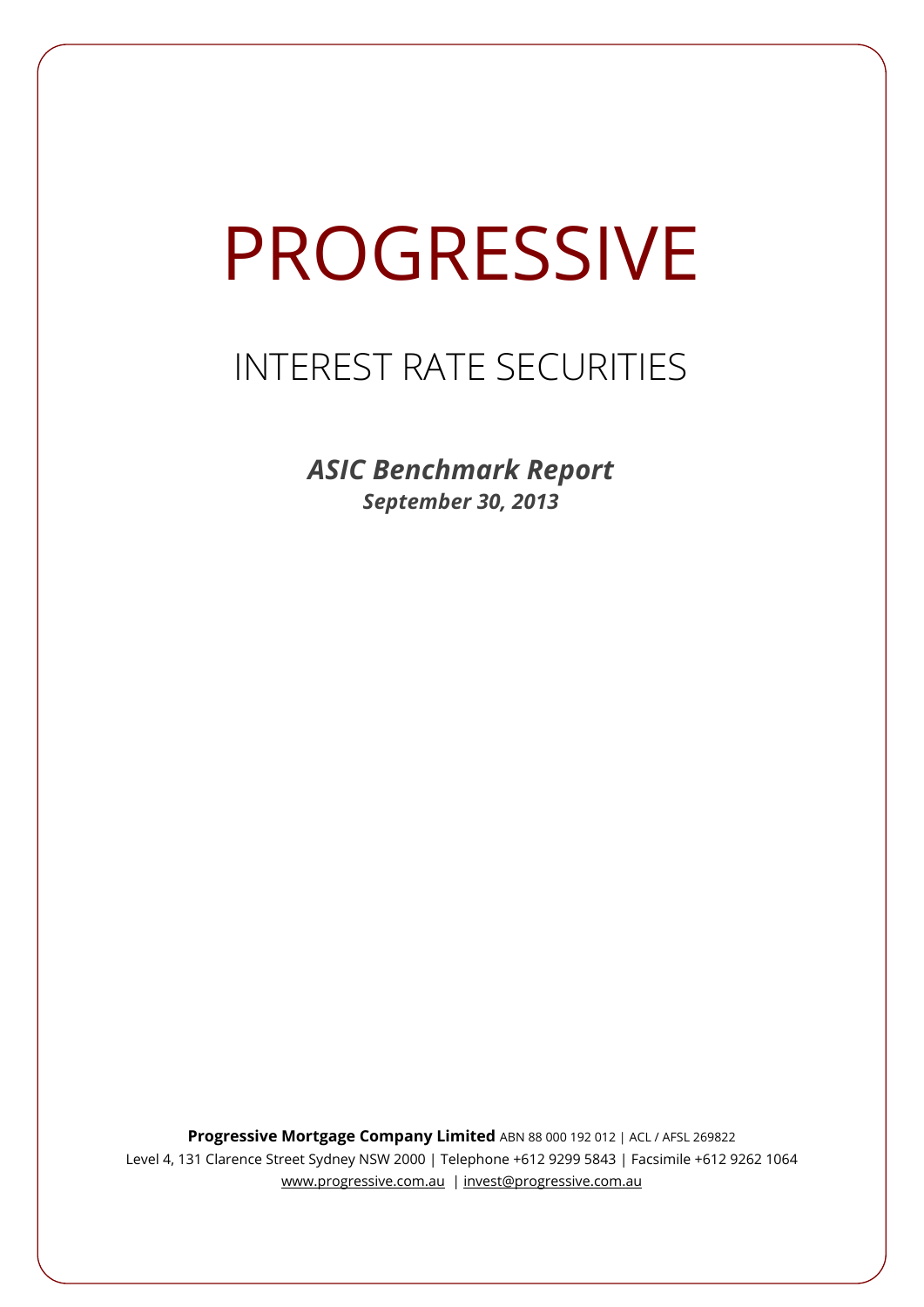## **1.1 ASIC BENCHMARKS**

| <b>Benchmark</b>                         | <b>Issuer meets</b><br>benchmark? | <b>Refer to</b><br>item: |
|------------------------------------------|-----------------------------------|--------------------------|
| Benchmark 1 - Equity Ratio               | Yes                               | 1.3                      |
| Benchmark 2 - Liquidity                  | Yes                               | 1.4                      |
| Benchmark 3 - Rollovers                  | Yes                               | 1.2                      |
| Benchmark 4 - Debt Maturity              | Yes                               | 1.5                      |
| Benchmark 5 - Loan Portfolio             | Yes                               | 1.6                      |
| Benchmark 6 - Related Party Transactions | Yes                               | 1.7                      |
| Benchmark 7 - Valuations                 | Yes                               | 1.8                      |
| Benchmark 8 - Lending Principles         | Yes                               | 1.9                      |

Table 1 lists the ASIC Regulatory Guide 69 benchmarks applicable to unlisted note issues and whether they are met for this reporting period and where they are referred to in this report.

### **1.2 ASIC BENCHMARK 3 - ROLLOVERS: RENEWAL ON MATURITY**

Progressive meets the ASIC Rollovers benchmark by making the following disclosures. On or about the maturity of a fixed term investment, a written notice is sent to the Investor:

- Inviting the investor's instructions for reinvestment;
- Advising the current interest rates applying to our investment options; and
- Informing availability of the current Prospectus and any other relevant disclosure including continuous disclosure information.

If no instructions are received we assume the investor wishes to reinvest under the same terms at the then current rate.

If an investment is not renewed, interest will cease at the expiration of the term and the money will be repaid to the investor in the prescribed manner within one working day of such advice.

## **1.3 ASIC BENCHMARK 1 - EQUITY RATIO**

Progressive meets the ASIC Equity Ratio benchmark whereby a minimum 8% *equity ratio* (total equity/(total equity + total liabilities)) is maintained to ensure prudent capitalisation of its mortgage financing business.

At September 30, 2013 Progressive's *equity ratio* was 13.87% and 3.99% of its lending was related to property development.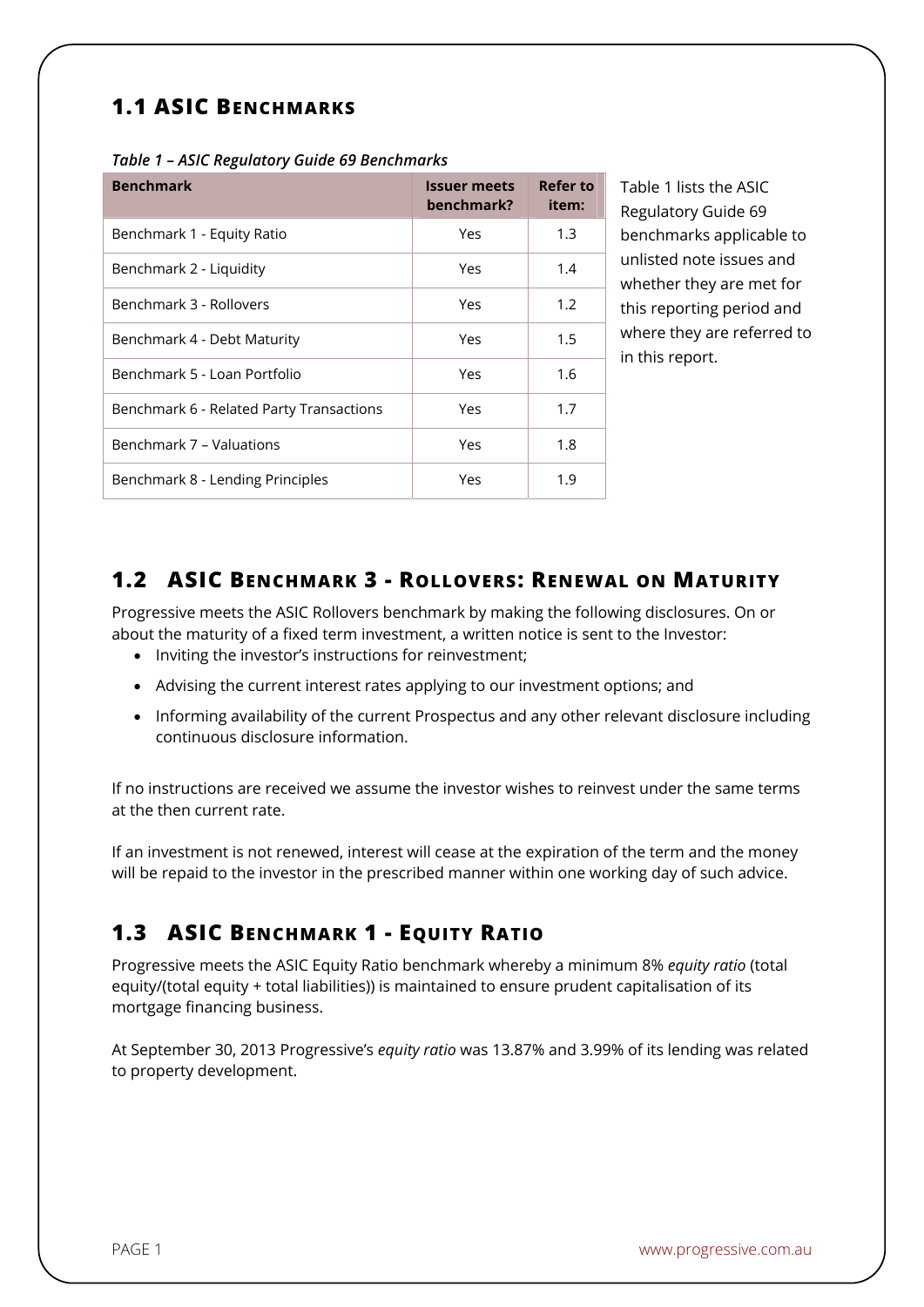## **1.4 ASIC BENCHMARK 2 - LIQUIDITY**

Progressive meets the ASIC Liquidity benchmark which requires that it has 3-month forward cash flow estimates and that it maintain at all times a cash balance at least equal to its estimated cash requirement for the next 3 months.

At September 30, 2013 Progressive's:

- Cash balance requirement assuming a rollover rate of 90% of fixed term investments and retention of 91% of no fixed term investments, and no new investments, was \$298,139.
- Estimated cash requirement for the previous quarter using the same assumptions was \$316,543 and actual cash outflow for the previous quarter was \$713,139.
- Actual average quarterly rollover and retention rates for the preceding 12 months were 95.97% and 92.47%, and for the preceding quarter were 97.98% and 92.36%.
- Cash balance requirement would have been \$5,008,901 if the rollover and retention rates were 20% less than the actual rates experienced for the prior 3 months.
- Actual available cash balance was \$53,691,820 including \$44,940,976 cash and term deposits held directly, the balance available from the parent company, and representing 114% of total investor liabilities.

Progressive ensures that assets maturing within 1 year are always at least equal to liabilities maturing within 1 year (see Table 2). This balancing of maturities is aided by a policy that all mortgage loans other than loans regulated under the *National Consumer Credit Protection Act 2009* ('Credit Code' loans) are subject to recall after 3 years.

## **1.5 ASIC BENCHMARK 4 - DEBT MATURITY**

To meet the ASIC Debt Maturity disclosure benchmark, a maturity profile of amounts owing to Investors and other interest-bearing liabilities, and applicable average interest rates, appears below in Table 2. Included in liabilities payable within 3 months are variable rate no-fixed-term investments for which the investment terms and conditions provide for an orderly repayment in sequence out of funds available, and amounts owing to related parties.

| <b>Matures:</b>  | <b>Cash and Term</b><br><b>Deposits</b><br>\$ | <b>Loans Subject</b><br>to Recall and/or<br><b>Expiring</b><br>\$ | <b>Interest-Bearing</b><br><b>Liabilities</b><br>\$ |
|------------------|-----------------------------------------------|-------------------------------------------------------------------|-----------------------------------------------------|
| Within 3 Months  | 32,713,629                                    | 15,668,406                                                        | 35,659,116                                          |
| $3 - 12$ Months  | 12,227,347                                    | 3.623.568                                                         | 14,664,011                                          |
| $1 - 3$ Years    | ٠                                             | 1,009,048                                                         | 8,306,188                                           |
| Totals           | 44,940,976                                    | 20,301,022                                                        | 58,629,315                                          |
| Av Interest Rate | 4.10%                                         | 7.16%                                                             | 4.28%                                               |

| Table 2 - Maturities at September 30, 2013 |  |
|--------------------------------------------|--|
|--------------------------------------------|--|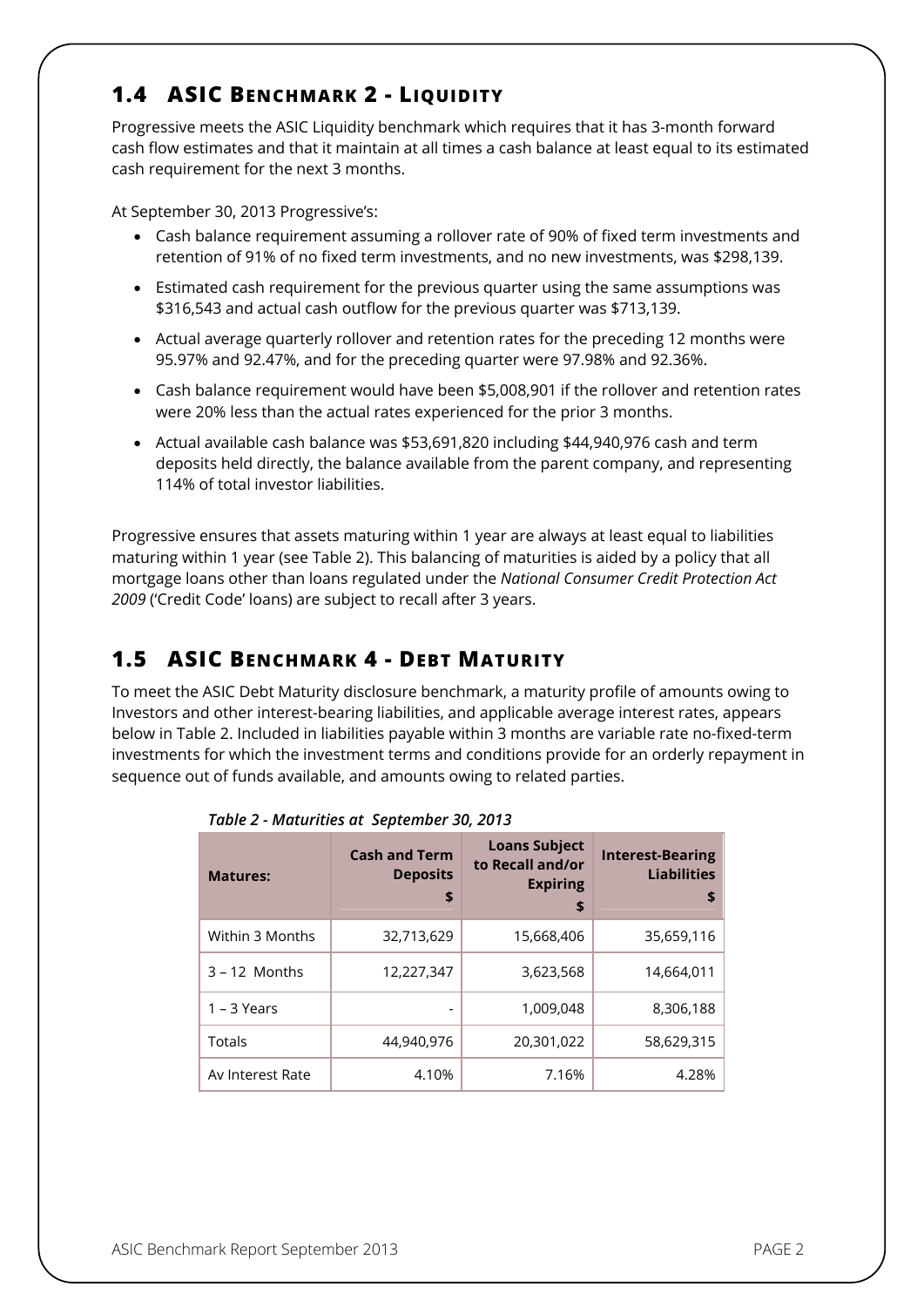## **1.6 ASIC BENCHMARK 5 - LOAN PORTFOLIO**

To meet the ASIC Loan Portfolio disclosure benchmark, details of Progressive's current loan portfolio and related policies are set out in Tables 2, 3.1, 3.2, 3.3 and 3.4, and the policies applied by Progressive in the origination and management of mortgage assets are as follows:

- All loans are secured by registered mortgage over real estate which is assessed to be readily saleable or income earning.
- Loans are made within New South Wales and the Australian Capital Territory and predominantly within the greater Sydney Metropolitan area.
- Securities are valued by independent experienced valuers.
- Loans can be made to natural persons, companies or a trust provided they are not associates of Progressive.
- All mortgage loans other than Credit Code loans are subject to full repayment on written notice no later than three years from execution.
- Not more than 10% of total loan funds can be advanced to any one borrower.
- Experienced officers of Progressive appraise all loan proposals. No loan is made without:
	- the written consent of the loans manager and a director of the Company;
	- satisfactory evidence of value;
	- a solicitor's certificate that the title is in order;
	- a registrable mortgage; and
	- with the exception of unimproved land, satisfactory proof that the property to be mortgaged has been insured.
- Loans that require loan insurance are not made.
- Loans are closely monitored for performance. Daily exceptions reports are generated to identify any accounts requiring maintenance such as insurance renewal, a review of interest rates or follow up on late payment.
- Loans in default or arrears are considered on an individual basis. Reasonable proposals for the borrower to normalise the account are allowed and scope for restructuring the loan is investigated. When the loan is clearly no longer viable it will be called in and any actions thereafter necessary for recovery taken.

| <b>Security</b>          | Number<br>Loans | <b>Outstanding</b><br>$\mathbf{\omega}$<br>Value<br>Loans | Weight | Security<br>Valuation | Loan/<br>Ratio<br>Actual<br>Value | $e$<br>Maximum<br>σN<br>Ratio<br><b>ueo</b> |
|--------------------------|-----------------|-----------------------------------------------------------|--------|-----------------------|-----------------------------------|---------------------------------------------|
| Owner-Occupied Homes     | 53              | 12,151,059                                                | 59.8%  | 40,698,500            | 29.9%                             | 80%                                         |
| <b>Rental Property</b>   | 24              | 7,343,798                                                 | 36.2%  | 20,969,000            | 35.0%                             | 80%                                         |
| Construction/Development | 1               | 806,165                                                   | 4.0%   | 1,400,000             | 57.6%                             | 70%                                         |
| <b>Totals</b>            | 78              | 20,301,022                                                | 100%   | 63,067,500            | 32.2%                             | 80%                                         |
| Averages                 |                 | 260,270                                                   |        | 808,558               | 32.2%                             |                                             |

#### *Table 3.1 – Loans at September 30, 2013 - Valuations and Securities*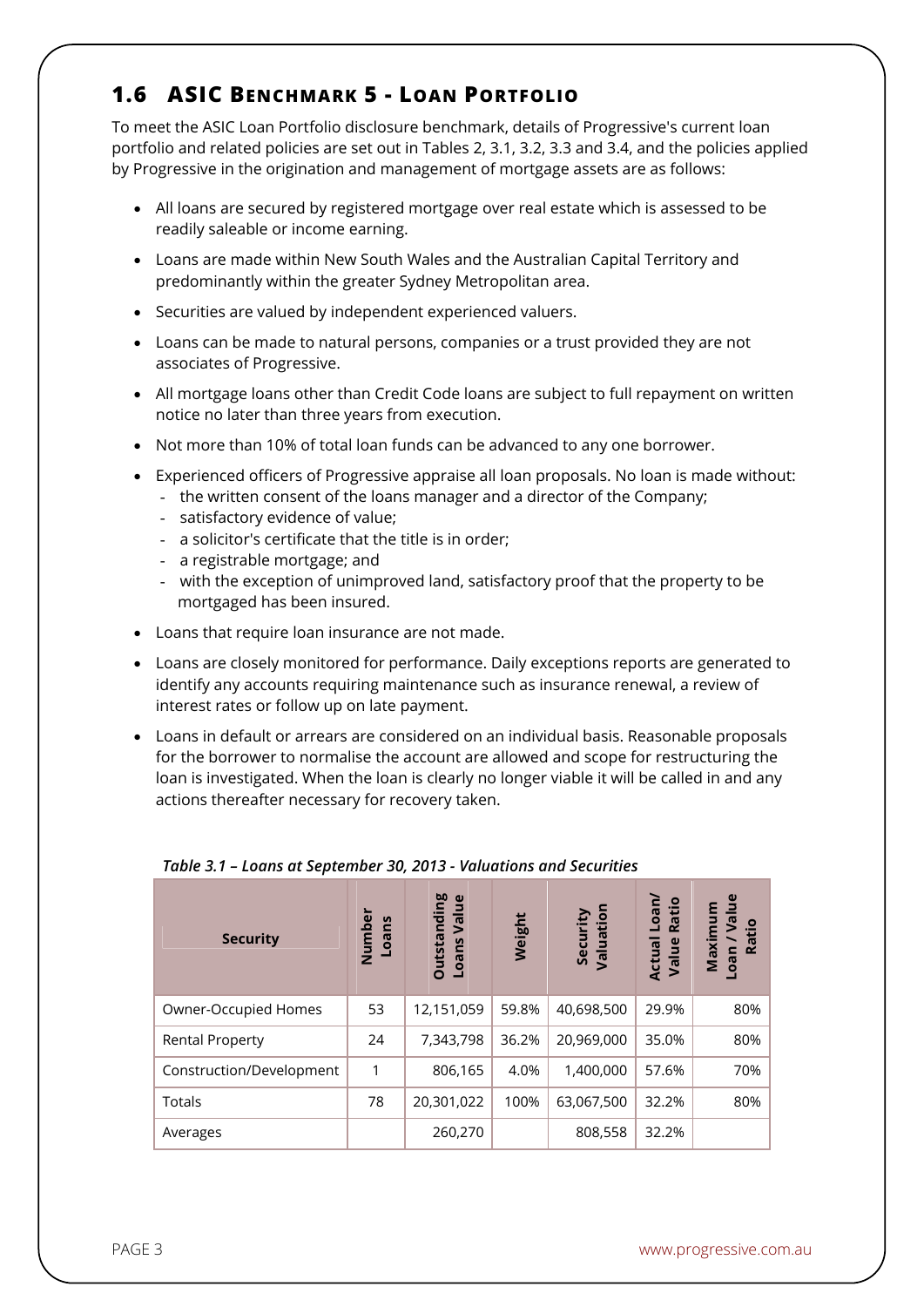| Table 3.2 – Loans at September 30, 2013 - Loan Distribution – Sydney Regions |            |          |                  |                                |                          |                        |                            |      |            |                            |            |              |
|------------------------------------------------------------------------------|------------|----------|------------------|--------------------------------|--------------------------|------------------------|----------------------------|------|------------|----------------------------|------------|--------------|
| <b>Region</b>                                                                | Inner West | Southern | and East<br>City | <b>North</b><br>Shore<br>Upper | <b>Dutside</b><br>Sydney | Bankstown<br>Canterbur | North<br>Shore<br>wer<br>Ó | West | North West | Northern<br><b>Beaches</b> | South West | <b>Total</b> |
| <b>Number</b>                                                                | 10         | 13       | 13               | 9                              |                          | 7                      | 5                          | 5    | 3          |                            | 5          | 78           |
| Weight                                                                       | 17 %       | 27 %     | 20 %             | 3 %                            | 10 %                     | 4 %                    | 5 %                        | 6 %  | 4 %        | 2 %                        | 2 %        | 100%         |

#### *Table 3.2 – Loans at September 30, 2013 - Loan Distribution – Sydney Regions*

## *Table 3.3 - Loans at September 30, 2013 – Loan Purpose and Other Portfolio Details*

| <b>Type of Loan or Security</b>                                            | Number   | <b>Outstanding</b><br>Loans value<br><b>Total</b> | Weight      | Valuation<br>Security | Loan/Value<br>Ratio |
|----------------------------------------------------------------------------|----------|---------------------------------------------------|-------------|-----------------------|---------------------|
| <b>Business Purpose Loans</b>                                              | 34       | 13,889,632                                        | 68.4%       | 36,932,887            | 37.6%               |
| Investment Purpose Loans                                                   | 10       | 1,698,236                                         | 8.4%        | 5,315,727             | 32.0%               |
| Personal Purpose Loans                                                     | 34       | 4,713,154                                         | 23.2%       | 20,818,886            | 22.6%               |
| Loans secured or part secured by second mortgages                          | $\Omega$ | $\Omega$                                          | $\mathbf 0$ | $\Omega$              | N/A                 |
| Loans more than 30 Days In Arrears                                         | 1        | 94,156                                            | 0.5%        | 240,000               | 39.2%               |
| Loans Impaired and Renegotiated Loans                                      | $\Omega$ | $\Omega$                                          | $\Omega$    | $\Omega$              | N/A                 |
| Loans Subject to Legal Proceedings                                         | $\Omega$ | $\mathbf 0$                                       | $\mathbf 0$ | 0                     | N/A                 |
| Loans to 10 largest borrowers                                              | 10       | 9,213,090                                         | 45.4%       | 17,590,000            | 52.4%               |
| Properties of 5% or more of total property assets                          | $\Omega$ | N/A                                               | N/A         | N/A                   | N/A                 |
| Loans to related parties (Progressive does not lend to<br>related parties) | $\Omega$ | N/A                                               | N/A         | N/A                   | N/A                 |

## **1.7 ASIC BENCHMARK 6 - RELATED PARTY TRANSACTIONS**

Progressive meets this benchmark. Progressive does not lend to related parties.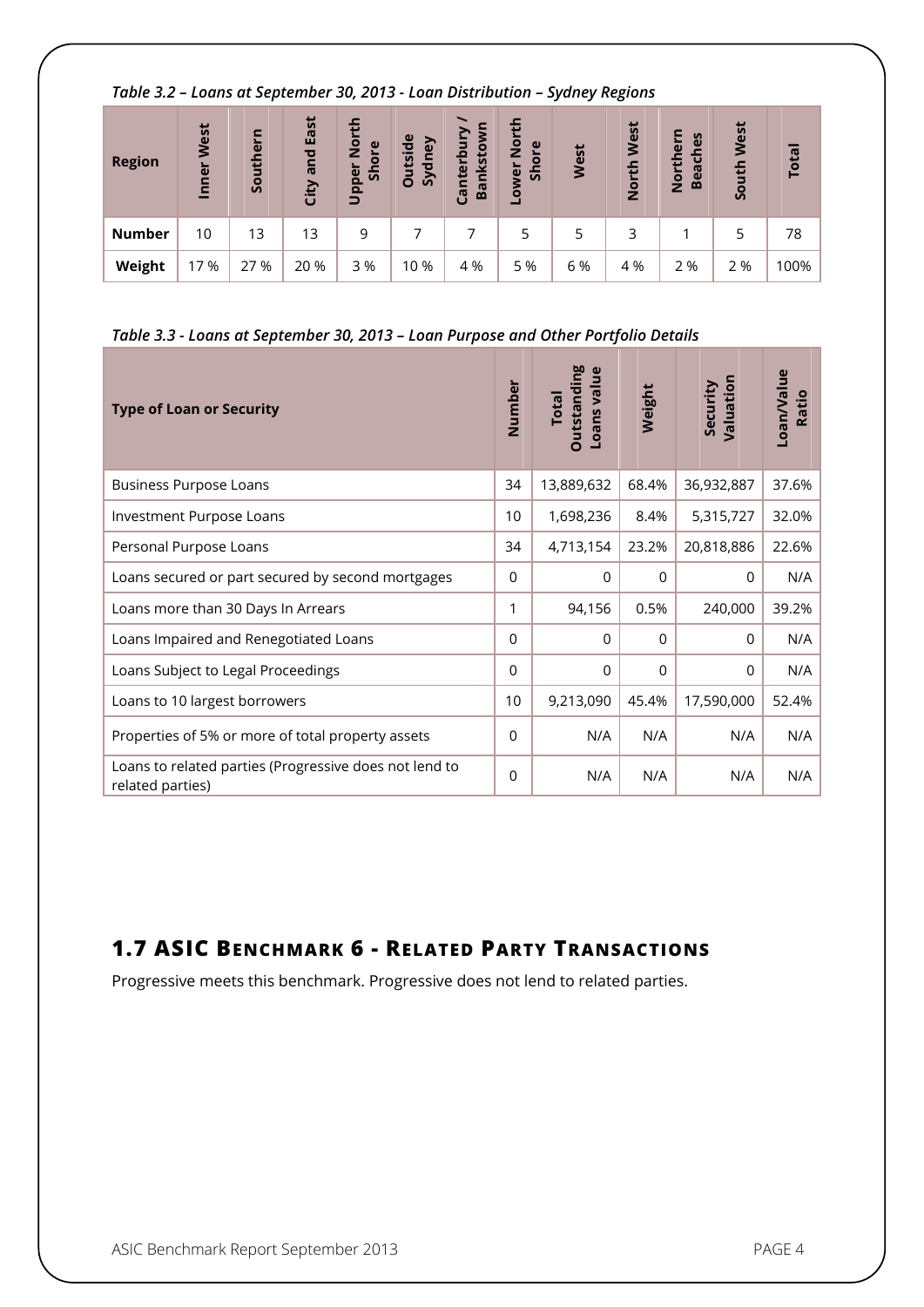| Table 3.4 - Loans at September 30, 2013 – Loans of 5% or More of Total Loan Book Value |                                                                                                                                   |           |  |  |  |  |
|----------------------------------------------------------------------------------------|-----------------------------------------------------------------------------------------------------------------------------------|-----------|--|--|--|--|
| Loan 1                                                                                 |                                                                                                                                   |           |  |  |  |  |
| Loan Value                                                                             |                                                                                                                                   | 1,539,851 |  |  |  |  |
| Type of Loan                                                                           | <b>Business Purpose</b>                                                                                                           |           |  |  |  |  |
| <b>Securities</b>                                                                      | 1) Owner-Occupied Home                                                                                                            | 2,400,000 |  |  |  |  |
| Security Valuation                                                                     | Total:                                                                                                                            | 2,400,000 |  |  |  |  |
| Loan / Value Ratio                                                                     |                                                                                                                                   | 64.2%     |  |  |  |  |
| Weight                                                                                 |                                                                                                                                   | 7.59%     |  |  |  |  |
| <b>Security Details</b>                                                                | 1) Fine executive house with deep water frontage in Southern Sydney.                                                              |           |  |  |  |  |
| <b>Valuation Details</b>                                                               | 1) Independent valuation dated October 2005 based on sales evidence and<br>market conditions                                      |           |  |  |  |  |
| Loan <sub>2</sub>                                                                      |                                                                                                                                   |           |  |  |  |  |
| Loan Value                                                                             |                                                                                                                                   | 1,141,111 |  |  |  |  |
| Type of Loan                                                                           | <b>Business Purpose</b>                                                                                                           |           |  |  |  |  |
| Securities                                                                             | 1) Owner-Occupied Home                                                                                                            | 1,650,000 |  |  |  |  |
| <b>Security Valuation</b>                                                              | Total:                                                                                                                            | 1,650,000 |  |  |  |  |
| Loan / Value Ratio                                                                     |                                                                                                                                   | 69.2%     |  |  |  |  |
| Weight                                                                                 |                                                                                                                                   | 5.62%     |  |  |  |  |
| <b>Security Details</b>                                                                | 1) Two-storey 5-bedroom 3-bathroom Victorian home with period features,<br>district views and double parking in Sydney Inner West |           |  |  |  |  |
| <b>Valuation Details</b>                                                               | 1) Independent valuation dated April 2013 based on sales evidence and<br>market conditions                                        |           |  |  |  |  |

#### *Table 3.4 - Loans at September 30, 2013 – Loans of 5% or More of Total Loan Book Value*

## **1.8 ASIC BENCHMARK 7 - VALUATIONS**

Progressive meets this benchmark by adhering to the following policies:

- Real estate is valued on an "as is" and (for development property) an "as if complete" basis.
- Progressive uses independent licensed valuers, appointed with the consent of the Trustee, and ensures that no single valuer conducts more than 1/3 of its valuations.
- Before any property is mortgaged a current independent valuation is required.
- Development loans are advanced in stages to cover completion costs based on external evidence of the progress of the development.
- New valuation of a mortgaged property is required whenever it is considered that the most recent valuation is insufficient for a new loan or further advance sought; or inadequate because of changed circumstances, for example when there is a change in interest rate or the term of the loan, or when changes to zoning or local environment or major economic events occur that potentially adversely impact property values.